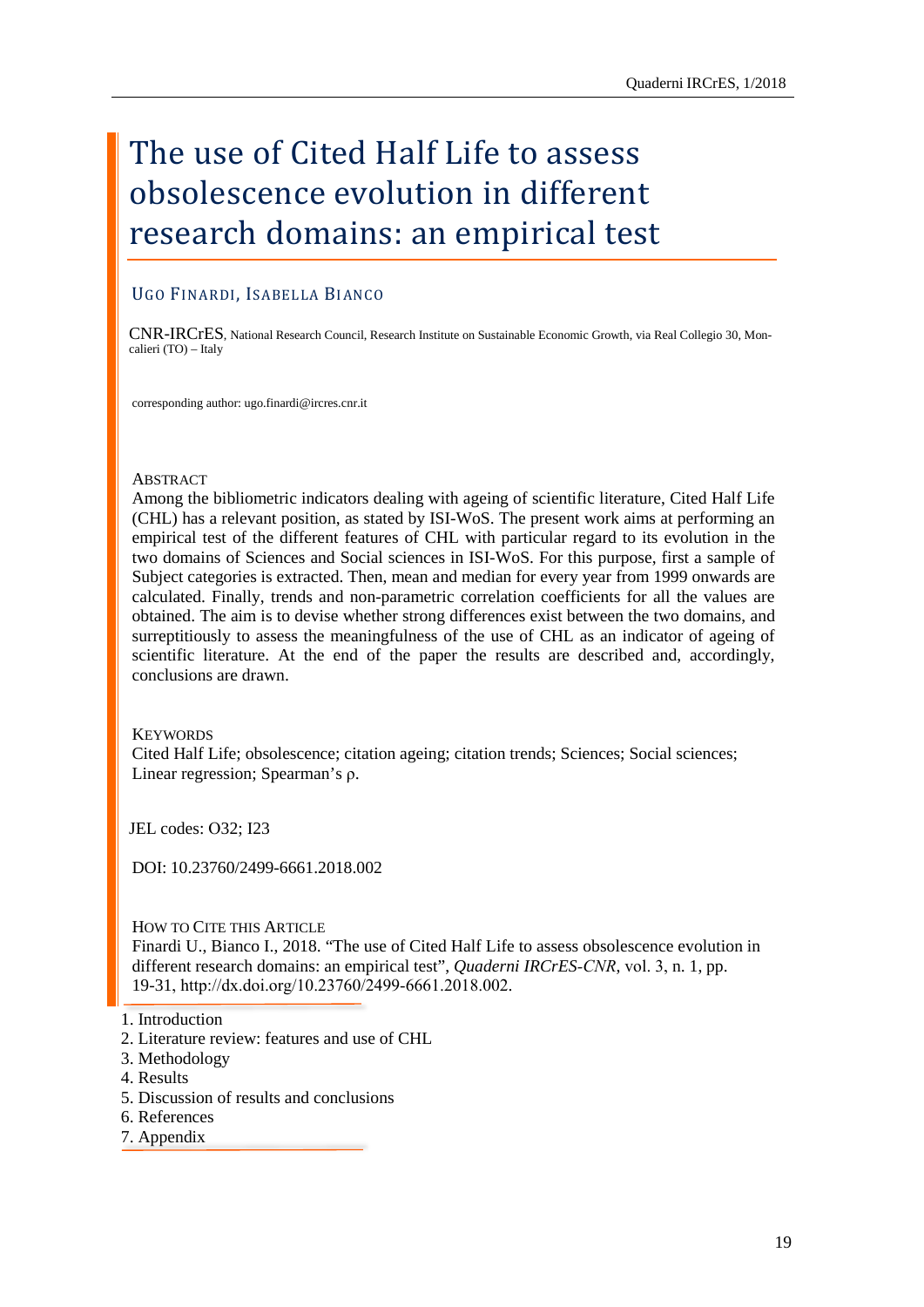#### <span id="page-1-0"></span>1. INTRODUCTION

How and how much scientific products are cited by others across time, as well as the ageing of scientific literature are core topics in bibliometric studies since their beginning. Citations are generally considered as the most relevant indicator of the impact of scientific literature, and thus their trends are regarded as a way to measure the obsolescence of the knowledge contained in a scientific product.

A wide body of literature studies how citations evolve over time, aiming also at introducing indicators that help measuring changes across time in the citedness of articles, journals or sectors. The research questions related to this topic are of various kind. These range from measurement of the ageing in single fields or journals, to the comparison between different areas and to the elaboration of metrics to evaluate knowledge ageing and to exploit it for practical use, such as making decisions for the management of libraries. "Ageing" is here defined as obsolescence of scientific literature measured with the decay of the number of received citations of a set of scientific products.

Recent findings (Finardi 2014) show that differences exist between different ISI Subject categories in the time evolution of the mean number of received citations per article. In particular, the cited empirical study has been conducted on Subject categories belonging to two different domains (namely "Chemistry, multidisciplinary" from ISI Science Edition and "Management" from ISI Social Science edition). From these findings, a further question may arise on whether or not other indicators might be able to explore differences of ageing across different domains and whether bibliometric metrics could be tested for this specific purpose.

Among the existing metrics, 0043ited Half Life (CHL from now on) is one of those having more strict connection with ageing of scientific literature. The website of ISI Web of Knowledge® (where CHL is reported) defines Journal CHL as follows: "The Cited Half-Life is the median age of the citations received by a journal during the JCR year. […] By definition, half of a journal's earned citations are to items published before the Cited Half-Life, and half are to items published after the Cited Half-Life. […] Studying the half-life data of the journals in a comparative study may indicate differences in format and publication history"[1](#page-1-1) .

This last suggestion is one of the drivers of the present work, which aims at testing if CHL of Subject categories belonging to different scientific domains is a sensible means to measure differences in ageing. In particular, what we do is measuring the evolution over time of aggregate values (mean and median) of CHL. The trends of the two values – increasing, decreasing, or remaining stable – should in principle offer an outlook on how the ageing of received citations evolves over time. In this way, changes in ageing should theoretically be put in evidence.

Summing up, the present article tries to answer to the following research question: do different scientific domains present different evolution of ageing according to the evolution of their CHL? To seek a response to this question this work performs an empirical analysis on the evolution of the CHL aggregate values of a sample of ISI Subject categories in both Thomson Reuters – ISI Web of Knowledge® JCR domains: Science and Social Sciences Editions. It is expected that the CHL values for the two domains evolve differently over time. In fact, the above cited results of Finardi (2014) show different trends in the evolution of received citations for a sample of journals from a Subject category belonging to the Science domain (Chemistry) and for those included in a Social science Subject category (Management). This difference – if confirmed – should in principle be able to clarify different ageing tendencies. A growing trend of aggregate values of CHL should mean that the Subject category is facing a growth in ageing. In this case older papers tend to be more and more cited over time. On the contrary, a decreasing CHL trend should indicate a reducing of ageing: newest papers are more cited than older ones.

<span id="page-1-1"></span><sup>1</sup> http://ipscience-

help.thomsonreuters.com/incitesLiveJCR/JCRGroup/jcrJournalProfile/jcrJournalProfileCitedJournal.html (link consulted July 2017).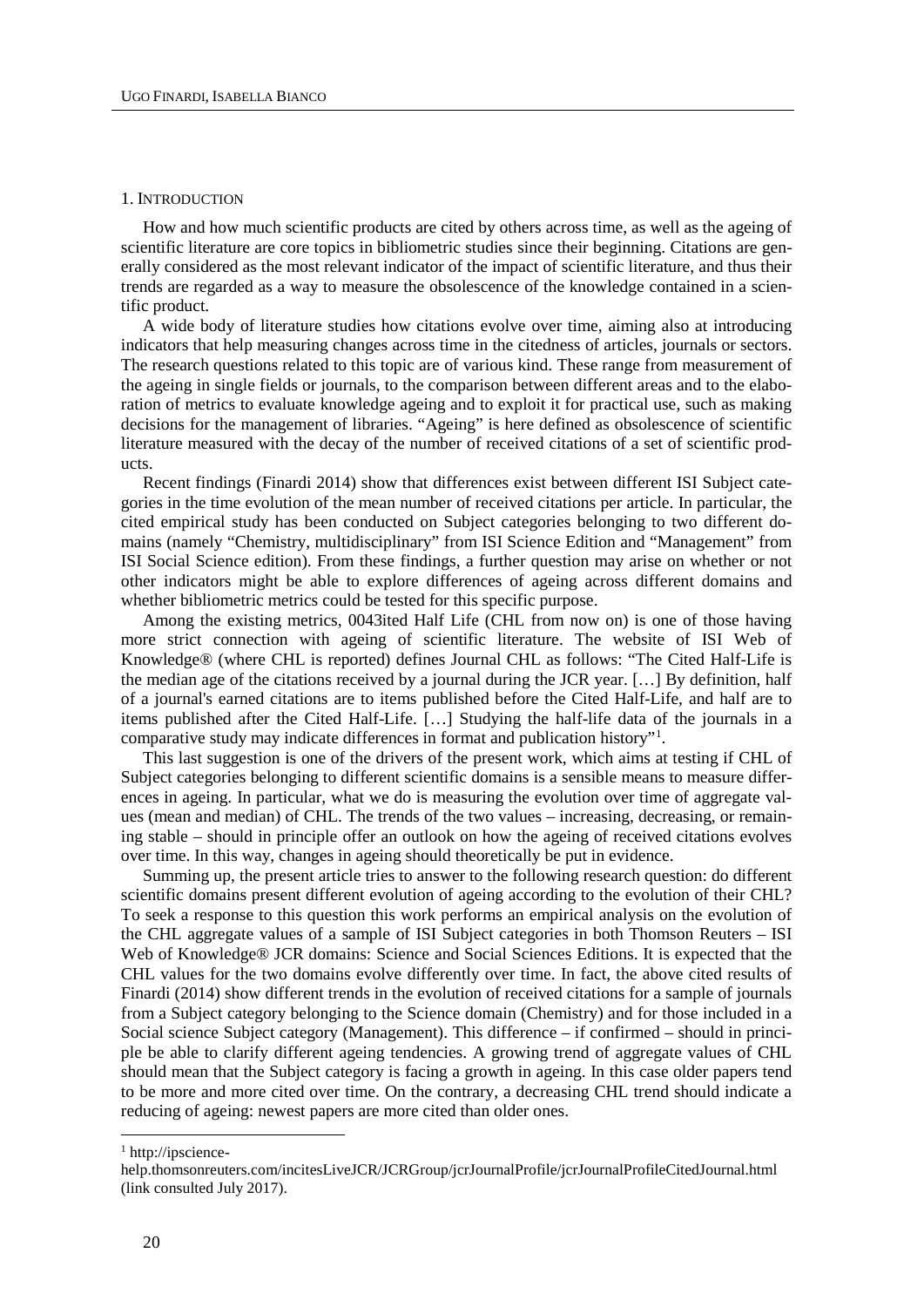Moreover, the analysis performed in the present work might be able to surreptitiously offer further evidence to other related problems. In fact in the past CHL has been defined an "inappropriate measure of impact decline" (Moed et al. 1999). Thus, we try to explore more in deep the nature of this indicator, seldom studied in recent years also in order to better frame its use and add evidence to the meaningfulness or not of its potential exploitations. also for practical purposes.

Given the intrinsic nature of the underlying dataset – a sample of Subject categories, and a forcedly limited number of years encompassed – this work does not neither claim to be conclusive, nor to fully clarify the nature and characteristics of CHL. Nevertheless, it is our opinion that, also due to a smaller number of works on the topic of CHL, this study can be a small but important step to start exploring this specific sub-topic.

The article is organized as follows. Section 2 contains a literature review, describing previous studies on the more narrow topic of CHL. Section 3 presents the methodology used to build the database and to analyze it. Results are presented in section 4, while fifth and last section contains the conclusions.

#### <span id="page-2-0"></span>2. LITERATURE REVIEW: FEATURES AND USE OF CHL

The present literature review deals mainly with the nature and the use of Cited Half Life, trying to focus on the specific topic of the article. Thus, we do not review literature on the more general topic of obsolescence and ageing of scientific literature, which is very vast and would drive this framework out of its purpose. The corpus of literature discussing CHL, instead, is not huge, and most relevant contributes can be briefly discussed.

A first group of works deals with the features of CHL. Moed et al. (1998) and Moed et al. (1999), in their studies on different indicators of ageing and impact of scientific production, critically discuss CHL. In particular, they calculate a Corrected CHL (CCHL), defined as "the (estimated) time period in which the average impact is reduced by a factor of two", correcting "for the differences in the numbers of documents published per year" (Moed et al. 1998: 395 passim). According to their results, CHL and CCHL differ markedly, as in only about 25 % of the journals they are equal or almost equal. This outcome is due to two factors: the first one is that "CHL is determined both by the rapidity of maturing as well as the speed of decline, while CCHL relates to the decline phase only". The second is the fact that "ISI does not correct for changes in the number of documents per year" (Moed et al. 1998: 413 passim).

In a paper discussing a similar topic, however, Leydesdorff (2008) shows instead that journals publishing specific categories of articles (i.e. Letters and Reviews) present a peculiar distribution of CHL in citation behavior among disciplines. In fact, subsequently Leydesdorff (2009) again notes that: "this indicator enables us to distinguish different expected citation behaviors among sets based on different document types (articles, reviews, and letters) independent of the differences" (Leydesdorff 2009: 1334) and that "the cited half-life provides a separate dimension for the evaluation" (Leydesdorff 2009: 1334) with respect to other indicators".

Besides the above reported discussion on the features of CHL, some other works discuss the use of CHL for the practical purposes it was introduced for (together with other indicators): helping librarians in making strategic choices towards subscriptions. It is the case, for instance, of the work of Ladwig and Sommese (2005). The authors devise a methodology to exploit CHL to correct the download statistics of scientific articles. CHL is used here as an indicator of the ageing of scientific journals. This use in turn should help librarians to optimize the use of resources for library subscription, by performing cancellation decisions. Also Takei et al. (2013) propose an analysis of the use of electronic journals, collecting usage data from a Japanese University. Authors use Impact Factor and CHL as well as download indexes, to measure "faster" (IF) and "slower" (CHL) obsolescence. Their results show long obsolescence values for "Mathematics and statistics" and "Behavioral Science" with respect to other natural science fields (p. 1781).

Moreover, CHL has been used also for other practical purposes. Sjøberg (2010) compares obsolescence in computing research with that of other research fields, using CHL, as well as Citing half-life, to find that "the ageing of the computing literature is not atypical compared with other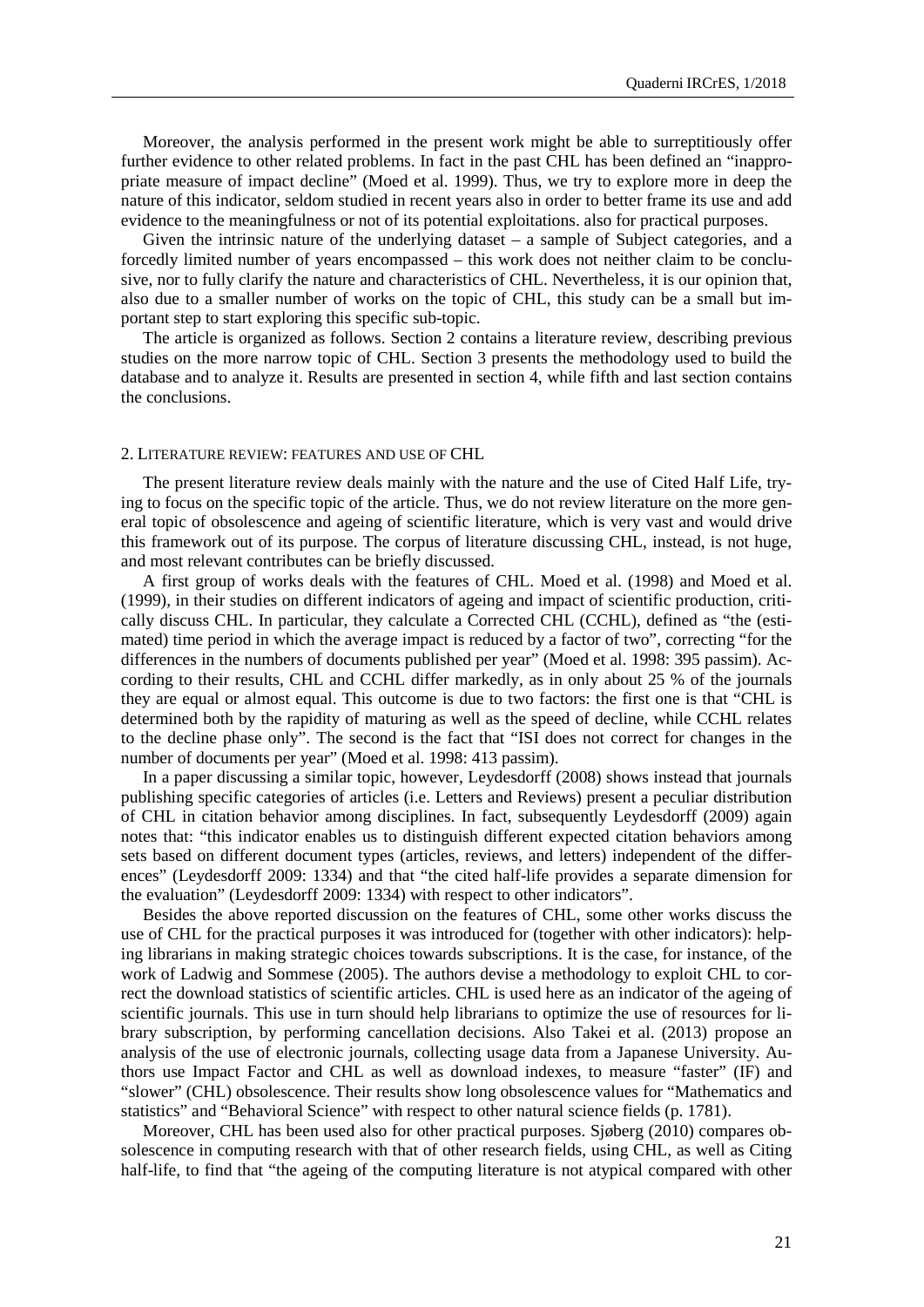scientific research disciplines" (Sjøberg 2010: 66). Also Della Sala and Crawford (2006; 2007) analyze CHL for a specific practical goal, that is, showing that the discipline of neuropsychology is penalized by the 2-years window of Impact Factor. The "dissociation" between IF and CHL shows, according to the authors, that "clinical journals and neuroscience journals have a much faster turnover than classic neuropsychology" (Della Sala and Crawford 2007: 43).

Finally, it should be noted that the topic of CHL has been tackled also by authors interested in methodologies rather than in application of results (see for instance Hsu & Huang, 2011).

This brief literature overview encompasses a relevant selection of literature on the topic of CHL, which, as above described, is not very huge at present. This lack of significant dimensions leaves space for further research that we try to fill partly with the present contribution.

#### <span id="page-3-0"></span>3. METHODOLOGY

Data extraction activity for this work has been performed exploiting the version of ISI Journal Citation Reports available at CNR – National Research Council of Italy. The first step has been the choice of a sample of Subject categories out of the 172 categories of the "Science Citation Index" and of the 55 categories of the "Social Science Citation Index". The chosen Subject categories are listed in Table 1. 10 Subject categories have been selected in the "Science Citation Index" and 4 in the "Social Science Citation Index". The numbers of Subject categories have been chosen in order to respect the proportion between the two groups of Subject categories.

The choice of Subject categories to be included in this study has been performed trying to cover as much as possible the content of the two Indexes. Thus in "Science", preference was given to the research areas of Agriculture, Biology, Chemistry, Computer sciences, Engineering, Geosciences, Materials sciences, Mathematics, Physics, choosing the Subject areas listed in the table. In particular, when present, the "MULTIDISCIPLINARY" subject category relative to the area has been chosen, trying to represent its more general character. In addition, a further most general Subject category, MULTIDISCIPLINARY SCIENCES, has been included. Also in "Social sciences" the choice has been oriented towards covering different scientific areas. This reasoned choice has been performed in order to better represent the two Research Domains, always noting that this work stands only as an empirical test

After choosing the 14 categories included in the study, data related to the journals in the Subject categories have been extracted from ISI-WoS for all the years from 1999 to 2013. The main set of data contains the values of CHL of all the journals in each Subject category. Furthermore, also information on the number of journals in the category for the specific year, the number of published articles and the number of total received citations have been gathered. It should be noted that some of the chosen categories start being considered in ISI-WoS not in 1999, but in 2000 (AGRICULTURE, MULTIDISCIPLINARY; CHEMISTRY, MULTIDISCIPLINARY; ENGINEERING, MULTI-DISCIPLINARY; MATERIALS SCIENCE, MULTIDISCIPLINARY; PHYSICS, MULTIDISCIPLINARY) or in 2001 (MATHEMATICS, INTERDISCIPLINARY APPLICATIONS; PSYCHOLOGY, MULTIDISCIPLINARY). Another relevant point to be underlined is related to the way CHL is expressed in ISI-WoS. Values of CHL are integers going from 1 to "> 10", meaning that in this case CHL is equal or above 10. Such values have been forcedly counted as 10 (max value) in the below described calculations. Out of the data obtained from ISI-WoS mean and median for every year and every Subject category have finally been calculated.

#### <span id="page-3-1"></span>4. RESULTS

Tables 2a, 2b (Science) and 3 (Social science) contain the dataset obtained from ISI-WoS for each year and Subject category. Reported data are: Mean CHL, Median CHL, Number of journals in the category, Number of articles in the category, Total received citations.

A simple linear regression has been performed for all the series of means and medians. The obtained trend lines are an indicator of the evolution of such trends. Table 3 contains the values of the coefficients and the values of  $\mathbb{R}^2$  for each Subject category and for both Mean and Median.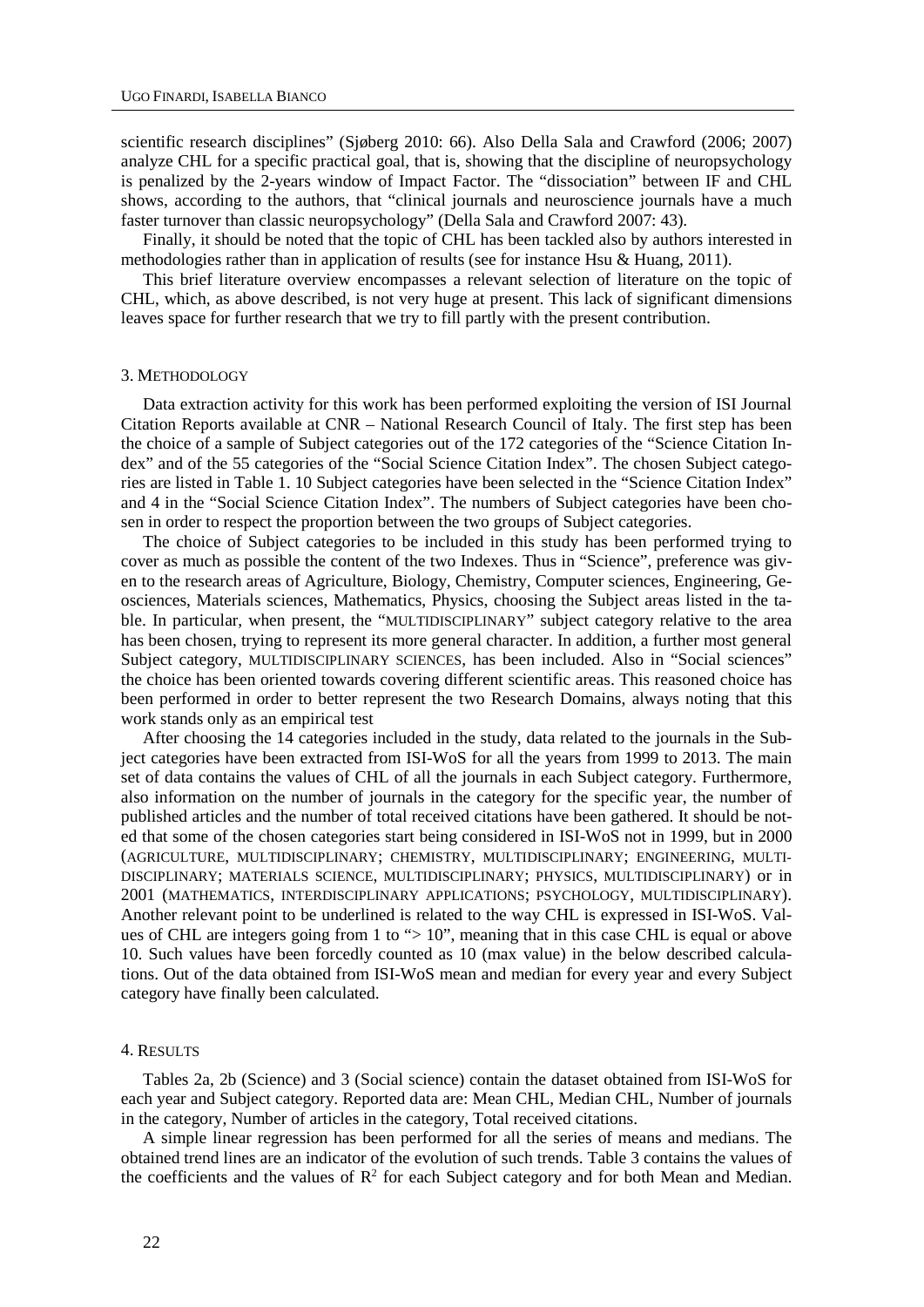The meaningful values are those of the linear coefficients "a" of the equation, which in this case can tell if the trend is growing (positive values) or decreasing (negative values) over time. Coefficients should be considered together with the values of  $\mathbb{R}^2$ . It is easy to notice that the results are rather mixed, especially with regard to  $\mathbb{R}^2$ . We thus consider as meaningful the values of  $\mathbb{R}^2$  above 0.5. Such values are shaded in Table 3. Concerning angular coefficients, the negative ones are in italics and the positive ones in bold. Table 3a synthetizes the results, considering only the equation presenting with  $R^2 > 0.5$ . Almost half of the results present a value of  $R^2 > 0.5$ : 9 in Sciences (5 means and 4 medians) and 4 in Social sciences (2 means and 2 medians).

Table 3 shows that, out of the 10 Subject categories in Science, 3 present both (mean and median) positive angular coefficient, while 7 present a negative one. Considering Social science, all the coefficients are positive, but for one case. Table 3a shows more precisely the results considered more meaningful, due to the value of  $\mathbb{R}^2$ . It is easily seen that, among the 9 angular coefficients of Science Subject categories, only 2 are positive (a mean and a median). It must also be noted that the represented Subject categories are 6, as for 3 of them only one of the two best-fit lines has  $R^2 > 0.5$ . When coming to the results of Social science Subject categories, all the 4 values are positive and belong to two of the categories in the sample.

In order to explore the features of CHL Spearman's ρ rank correlation coefficients have been calculated for all the trends of means and medians against the succession of years. This has been done to test whether there is or not a monotonic correlation of trends with their time evolution. The results are reported in tables 4 and 4a. Table 4a reports only those values having  $P < 0.05$ (the null hypothesis tested is H0:  $p = 0$ ). It is easily seen that the results are comparable with those reported above. Almost all the meaningful correlations are strong or even very strong.

Finally, for sake of completeness another best fit has been calculated. Values of mean and median of CHL have been plotted against the number of articles published in the Subject category in the corresponding year. The rationale for this is the above cited results of Moed et al. (1998), who correct CHL "for the differences in the numbers of documents published per year" (Moed et al. 1998: 395). Thus, the curiosity arose to check whether there is a correlation between the aggregate CHL value and the number of published articles. Results of this analysis are reported in Tables 5 and 5a, with the same method exploited above. The result is similar to that of the above described best fit, though less values are meaningful. Nevertheless, this result should be taken ever more carefully. In fact, data presented in tables 2 and 3 show that the number of articles per Subject categories grows more or less steadily with time for all considered Subject category. Thus, it should be concluded that this analysis can't tell explicitly the presence of a correlation between aggregated values of CHL and the number of articles.

#### <span id="page-4-0"></span>5. DISCUSSION OF RESULTS AND CONCLUSIONS

Aim of the present article is to test empirically whether the evolution across time of CHL presents different features in different scientific areas or not. Surreptitiously, this analysis tries to deepen the use of CHL as an indicator of ageing. That is, it aims at adding evidence on the effectiveness of the use of CHL in the assessment of differences in the ageing of scientific literature in different scientific fields.

The present study is only a preliminary empirical test, and does not claim to be conclusive in answering to its general questions. It is based on a meaningful sample of scientific literature and the time span it encompasses is forcedly limited to a time series of 15 years. Nevertheless, even with the above mentioned data limitations, this research contributes to understand the specific features of CHL that have been seldom explored to the best of our knowledge.

Though we do not claim that results are conclusive, they nevertheless show a tendency, or a general trend, leaving space for further research and empirical analyses. In fact, it is easily shown that most of the significant ( $\mathbb{R}^2 > 0.5$ ) trends of both mean and median in Sciences present a negative angular coefficient. This means that the aggregate measures of CHL in the Science categories in the sample mostly decrease from 1999 to 2013. This in turn depends from the fact that citations received by journal articles in the category point increasingly over time to more recent journals.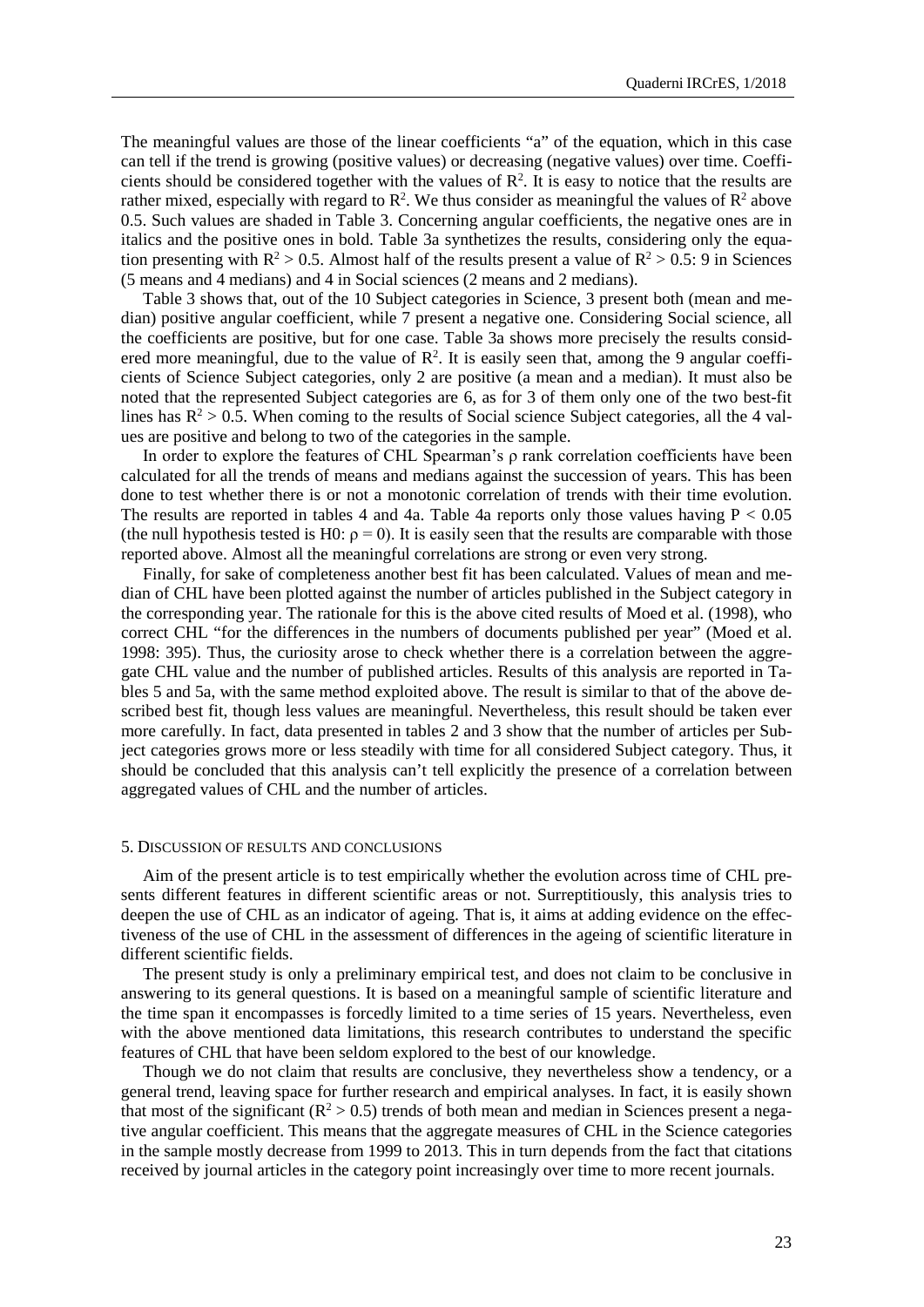If instead we consider Social sciences, we see mostly an opposite behavior. All the angular coefficients of the four significant ( $\mathbb{R}^2 > 0.5$ ) trends (mean and median of two Subject categories) are positive. This is also true for seven out of eight of the total angular coefficients. Thus, in the case of Social science, aggregate mean and median CHL tend to grow over time, indicating a higher degree of ageing of Social Sciences Subject categories.

Results offer an insight on the relations between CHL and ageing. Data show – even if not so evidently – that Science and Social science Subject categories, encompassed in the sample, present differences in the evolution across time of the aggregate indicators (mean and median). These differences are paired with the above introduced results of Finardi (2014) obtained on two of the Subject categories also considered in the present study. Nevertheless, it must be noted that the indicator used in that work (received citations) is more effective than CHL in measuring obsolescence of a scientific field. Conversely, CHL, being itself a complex indicator, allows obtaining results with a lesser effort of data elaboration.

Summing up, results show that Subject categories from "Science Citation Index" face a slight process of "rejuvenation". That is, it is possible to witness a trend of citation of publications that are becoming younger and closer in time to the citing document. Conversely, those Subject categories that are encompassed in "Social Science Citation Index" face an opposite dynamic, citing along time in average publications that are older. These fact might be due, by one side, to the increasing speed of research in sciences and on the other side, to the persistence of "classics" that continue being cited notwithstanding (or probably due to) their age.

Summing up results from the methodological perspective, this work can offer only partial evidence about the "appropriateness" of the use of CHL as an instrument to assess obsolescence of citation in scientific field. In fact, while results of Finardi (2014) are rather evident in their outcome, results obtained with the use of CHL, though showing a different behavior between different areas, do not present such a marked difference. Thus, by one side our results can't be deemed as conclusive; on the other side we can affirm that they do not support clearly the practical use of CHL to assess differences in "impact decline" existing between different fields.

#### <span id="page-5-0"></span>6. REFERENCES

- Della Sala S. and Crawford J.R., 2006. "Impact factor as we know it handicaps neuropsychology and neuropsychologists", *Cortex*, Vol. 42, No. 1, pp. 1-2.
- Della Sala S. and Crawford J.R., 2007. "A double dissociation between impact factor and cited half life", *Cortex*, Vol. 43, No. 2, pp. 174-175.
- Finardi U., 2014. "On the time evolution of received citations, in different scientific fields: An empirical study", *Journal of Informetrics*, Vol. 8, No. 1, vol. 13-24.
- Hsu J.-w., Huang D.-w., 2011. "Dynamics of citation distribution", *Computer Physics Communications*, Vol. 182, No. 1, pp. 185-187.
- Moed H.F., van Leeuwen T.N., Reedijk J., 1998. "A new classification system to describe the ageing of scientific journals and their impact factors", *Journal of Documentation*, Vol. 54, No. 4, pp. 387-419.
- Moed H.F., van Leeuwen T.N., Reedijk J., 1999. "Towards appropriate indicators of journal impact", *Scientometrics*, Vol. 46, No. 3, pp. 575-589.
- Leydesdorff L., 2008. "Caveats for the Use of Citation Indicators in Research and Journal Evaluations", *Journal of the American Society for Information Science and Technology*, Vol. 59, No. 2, pp. 278-287.
- Leydesdorff L., 2009. "How are New Citation-Based Journal Indicators Adding to the Bibliometric Toolbox?", *Journal of the American Society for Information Science and Technology*, Vol. 60, No. 7, pp. 1327-1336.
- Ladwig J. P. and Sommese A. J., 2005. "Using Cited Half-life to Adjust Download Statistics", *College & Research Libraries*, Vol. 66, No. 6, pp. 527-542.
- Sjøberg D.I.K., 2010. "Confronting the Mith of Rapid Obsolescence in Computing Research", *Communications of the ACM*, Vol. 53, No. 9, pp. 62-67.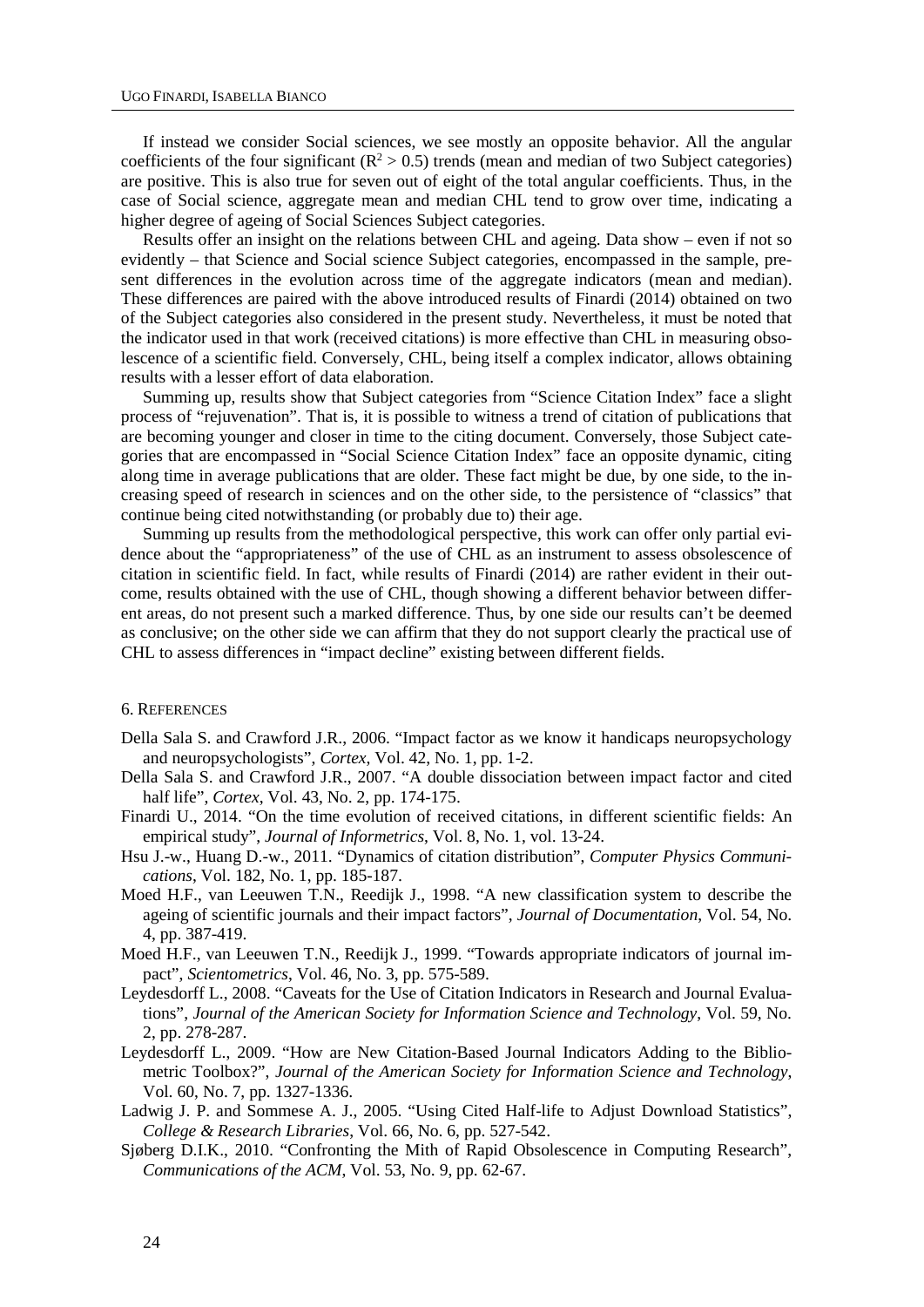Takei C., Yoshikane F., Itsumura H., 2013. "Use of electronic journals in university libraries: An analysis of obsolescence regarding citations and access", in: Gorraiz J., Schiebel E., Gumpenberger C., Hörlesberger M., Moed H. (eds), Proceedings of ISSI 2013 - 14th International Society of Scientometrics and Informetrics, Vienna; Austria; 15-20 July 2013. Vol. 2, Facultas Verlags-und Buchhandels AG, Wien (A), pp. 1772-1783. ISBN: 978-3-200-03135-7; ISSN: 2175-1935.

## <span id="page-6-0"></span>7. APPENDIX

**Table 1.** Subject categories included in the study

| AGRICULTURE, MULTIDISCIPLINARY                  |
|-------------------------------------------------|
| <b>BIOLOGY</b>                                  |
| CHEMISTRY, MULTIDISCIPLINARY                    |
| COMPUTERSCIENCE, INTERDISCIPLINARY APPLICATIONS |
| ENGINEERING, MULTIDISCIPLINARY                  |
| GEOSCIENCES, MULTIDISCIPLINARY                  |
| MATERIALSSCIENCE, MULTIDISCIPLINARY             |
| MATHEMATICS, INTERDISCIPLINARY APPLICATIONS     |
| MULTIDISCIPLINARY SCIENCES                      |
| PHYSICS, MULTIDISCIPLINARY                      |
| <b>SOCIAL SCIENCE CITATION INDEX</b>            |
| EDUCATION & EDUCATIONAL RESEARCH                |
| <b>INTERNATIONAL RELATIONS</b>                  |
| <b>MANAGEMENT</b>                               |
| PSYCHOLOGY, MULTIDISCIPLINARY                   |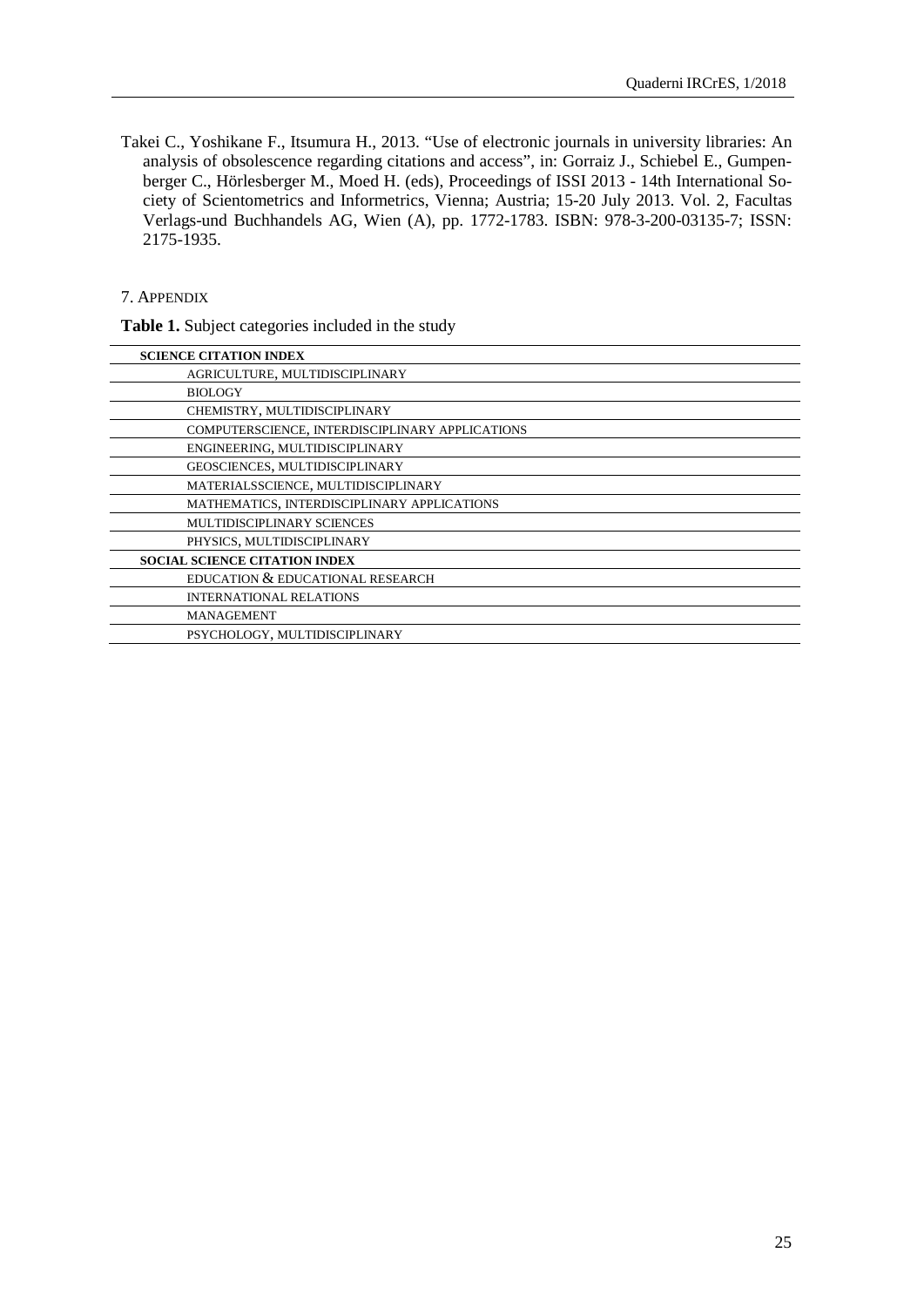# **Table 2a.** Dataset, Science Citation Index

| <b>SCIENCE CITATION INDEX</b>                      | <b>YEAR</b>        | 1999                     | 2000    | 2001    | 2002                    | 2003    | 2004    | 2005    | 2006    | 2007    | 2008      | 2009      | 2010      | 2011      | 2012                | 2013    |
|----------------------------------------------------|--------------------|--------------------------|---------|---------|-------------------------|---------|---------|---------|---------|---------|-----------|-----------|-----------|-----------|---------------------|---------|
| AGRICULTURE, MULTID.                               |                    |                          |         |         |                         |         |         |         |         |         |           |           |           |           |                     |         |
|                                                    | <b>MEAN CHL</b>    | $\overline{\phantom{a}}$ | 8.5     | 8.1     | 7.9                     | 7.9     | 8.0     | 8.0     | 7.9     | 7.5     | 7.4       | 7.1       | 6.6       | 6.4       | 6.2                 | 6.4     |
|                                                    | <b>MEDIAN CHL</b>  | $\overline{\phantom{m}}$ | 10.0    | 9.1     | 8.9                     | 9.0     | 9.2     | 8.7     | 7.1     | 7.4     | 6.8       | 7.0       | 6.6       | 6.6       | 6.0                 | 6.4     |
|                                                    | N. JOURNALS        | $\overline{\phantom{a}}$ | 28      | 28      | 28                      | 29      | 29      | 31      | 31      | 35      | 35        | 45        | 55        | 57        | 57                  | 56      |
|                                                    | N. ARTICLES        | $\overline{\phantom{a}}$ | 2,832   | 2,592   | 2,884                   | 2,947   | 2,813   | 3,633   | 3,865   | 4,120   | 4,587     | 4,752     | 5,859     | 6,068     | 6,025               | 6,353   |
|                                                    | TOT. CITES         | $\sim$                   | 37,248  | 39.018  | 44.030                  | 48.307  | 52,735  | 59.918  | 68.296  | 80.383  | 93.678    | 103.896   | 115,869   | 125.326   | 135,792             | 148,844 |
| <b>BIOLOGY</b>                                     |                    |                          |         |         |                         |         |         |         |         |         |           |           |           |           |                     |         |
|                                                    | <b>MEAN CHL</b>    | 7.1                      | 7.2     | 7.3     | 7.5                     | 7.6     | 7.1     | 7.1     | 7.3     | 7.0     | 7.0       | 7.0       | 7.1       | 7.1       | 7.3                 | 7.3     |
|                                                    | <b>MEDIAN CHL</b>  | 7.2                      | 7.5     | 7.6     | 7.5                     | 7.7     | 7.4     | 7.3     | 7.6     | 7.0     | 6.9       | 7.2       | 7.2       | 7.3       | 7.5                 | 7.5     |
|                                                    | N. JOURNALS        | 53                       | 51      | 42      | 62                      | 65      | 64      | 65      | 65      | 71      | 72        | 76        | 86        | 85        | 83                  | 83      |
|                                                    | N. ARTICLES        | 5,493                    | 5,674   | 4,910   | 4,914                   | 5,345   | 5,577   | 5,539   | 5,953   | 6,643   | 6,741     | 11,427    | 15,511    | 22,001    | 8,866               | 8,688   |
|                                                    | TOT. CITES         | 137.526                  | 144.187 | 129,737 | 144,368                 | 153,375 | 164,037 | 176.385 | 191.757 | 217.711 | 241,521   | 292,194   | 346,005   | 394,117   | 344,282             | 352,501 |
| CHEMISTRY, MULTID.                                 |                    |                          |         |         |                         |         |         |         |         |         |           |           |           |           |                     |         |
|                                                    | <b>MEAN CHL</b>    | $\sim$                   | 6.6     | 6.6     | 6.4                     | 6.3     | 6.3     | 6.3     | 6.1     | 6.1     | 6.1       | 6.0       | 6.0       | 5.9       | 5.8                 | 6.4     |
|                                                    | <b>MEDIAN CHL</b>  | $\overline{\phantom{a}}$ | 6.8     | 6.4     | 6.3                     | 6.3     | 6.3     | 6       | 5.6     | 5.6     | 5.7       | 5.7       | 5.4       | 5.4       | 5.4                 | 6.2     |
|                                                    | N. JOURNALS        | $\sim$                   | 118     | 118     | 119                     | 123     | 125     | 125     | 124     | 128     | 127       | 140       | 147       | 154       | 152                 | 231     |
|                                                    | N. ARTICLES        |                          | 18,060  | 19,728  | 20,796                  | 22,399  | 24,166  | 26,519  | 27,709  | 29,979  | 33,322    | 37,459    | 42,451    | 47,283    | 50,650              | 62,782  |
|                                                    | TOT. CITES         |                          | 517.581 |         | 541,052 568,705 622,566 |         | 684,778 | 773,231 | 874.894 | 974,232 | 1.102.967 | 1.366.617 | 1,517,807 | 1.766.863 | 1,970,524 2,547,761 |         |
| <b>COMPUTER</b><br>SCI.<br><b>INTERD.</b><br>APPL. |                    |                          |         |         |                         |         |         |         |         |         |           |           |           |           |                     |         |
|                                                    | <b>MEAN CHL</b>    | 6.0                      | 6.1     | 6.1     | 6.1                     | 6.0     | 6.0     | 6.0     | 6.0     | 6.1     | 6.1       | 6.3       | 6.2       | 6.3       | 6.4                 | 6.3     |
|                                                    | <b>MEDIAN CHL</b>  | 5.7                      | 6       | 6.1     | 6.1                     | 6.1     | 5.7     | 5.9     | 5.8     | 5.9     | 5.9       | 6.2       | 6         | 5.9       | 6.1                 | 6.2     |
|                                                    | N. JOURNALS        | 76                       | 75      | 76      | 80                      | 83      | 83      | 83      | 87      | 92      | 94        | 95        | 97        | 99        | 100                 | 102     |
|                                                    | <b>N. ARTICLES</b> | 4,851                    | 5,436   | 5,373   | 5,377                   | 5,693   | 6,427   | 6,955   | 7.531   | 8,710   | 9.008     | 9,576     | 9,926     | 12,006    | 11,518              | 12,374  |
|                                                    | TOT. CITES         | 47.819                   | 53,832  | 61.119  | 67,400                  | 75,980  | 89,486  | 103.862 | 121793  | 138744  | 149544    | 172497    | 182319    | 197991    | 225983              | 251,636 |
| ENGINEERING, MULTID.                               |                    |                          |         |         |                         |         |         |         |         |         |           |           |           |           |                     |         |
|                                                    | <b>MEAN</b>        |                          | $\tau$  | 6.9     | $\tau$                  | 6.6     | 6.7     | 6.9     | 6.7     | 6.9     | 6.7       | 6.8       | 6.7       | 6.6       | 6.3                 | 6.4     |
|                                                    | <b>MEDIAN</b>      |                          | 6.6     | 7.1     | 6.9                     | 6.7     | 6.7     | 7.1     | 6.6     | 6.6     | 6.5       | 6.5       | 6.7       | 6.4       | 6.1                 | 6.3     |
|                                                    | N. JOURNALS        |                          | 58      | 58      | 61                      | 63      | 61      | 65      | 67      | 67      | 67        | 79        | 87        | 90        | 90                  | 87      |
|                                                    | N. ARTICLES        |                          | 3,781   | 3,894   | 4,048                   | 4,407   | 4,955   | 4,891   | 6,126   | 6,289   | 7,162     | 8,216     | 7,951     | 8,647     | 9,876               | 11,245  |
|                                                    | TOT. CITES         |                          | 30,168  | 32,972  | 32,860                  | 43,586  | 47,670  | 54.089  | 63,871  | 75,430  | 100,604   | 113,420   | 94.312    | 105.222   | 116.451             | 140,356 |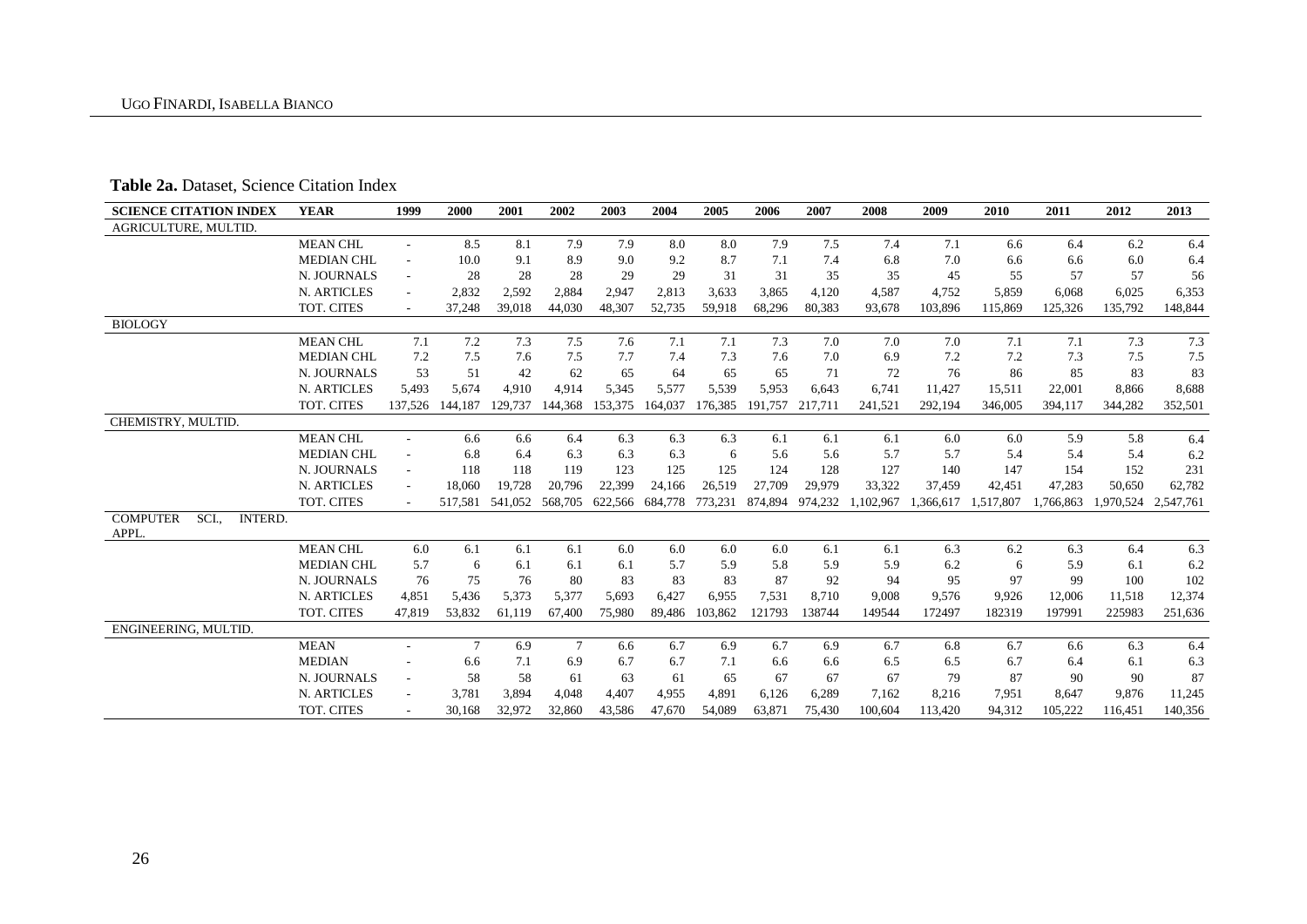## **Table 2b.** Dataset, Science Citation Index

| <b>SCIENCE CITATION INDEX</b>                | <b>YEAR</b>   | 1999    | 2000    | 2001            | 2002    | 2003    | 2004    | 2005    | 2006    | 2007    | 2008    | 2009      | 2010      | 2011    | 2012                | 2013      |
|----------------------------------------------|---------------|---------|---------|-----------------|---------|---------|---------|---------|---------|---------|---------|-----------|-----------|---------|---------------------|-----------|
| <b>GEOSCIENCES, MULTID.</b>                  |               |         |         |                 |         |         |         |         |         |         |         |           |           |         |                     |           |
|                                              | <b>MEAN</b>   | 7.4     | 7.4     | 7.2             | 7.3     | 7.3     | 7.2     | 7.3     | 7.2     | 7.2     | 7.2     | 7.4       | 7.3       | 7.3     | 7.4                 | 7.4       |
|                                              | <b>MEDIAN</b> | 7.6     | 7.6     | 7.1             | 7.5     | 7.1     | 7       | 7.2     | 7.1     | 6.9     | 7.1     | 7.6       | 7.4       | 7.6     | 7.8                 | 7.9       |
|                                              | N. JOURNALS   | 114     | 117     | 117             | 122     | 128     | 128     | 129     | 131     | 137     | 144     | 155       | 167       | 170     | 172                 | 173       |
|                                              | N. ARTICLES   | 10,360  | 10,483  | 10,859          | 10,515  | 12,500  | 13,210  | 12,997  | 13,614  | 15,150  | 17,043  | 17,268    | 18,026    | 17,293  | 20,539              | 22,385    |
|                                              | TOT. CITES    | 204,900 | 215,080 | 229,390         | 241,239 | 294,684 | 305,637 | 318,371 | 348,605 | 403,346 | 451,112 | 535,086   | 555,465   | 589,748 | 665,294             | 751,740   |
| SCIENCE,<br><b>MATERIALS</b><br>MUL-<br>TID. |               |         |         |                 |         |         |         |         |         |         |         |           |           |         |                     |           |
|                                              | <b>MEAN</b>   | $\sim$  | 6       | 6               | 5.9     | 5.9     | 5.9     | 5.9     | 6.1     | 6       | 6.1     | 6         | 6         | 5.9     | 6.0                 | 6.0       |
|                                              | <b>MEDIAN</b> |         | 5.4     | 5.5             | 5.4     | 5.3     | 5.3     | 5.4     | 5.6     | 5.6     | 5.8     | 6         | 6         | 5.8     | 5.9                 | 5.8       |
|                                              | N. JOURNALS   |         | 168     | 170             | 173     | 177     | 177     | 178     | 176     | 190     | 192     | 214       | 225       | 232     | 241                 | 251       |
|                                              | N. ARTICLES   |         | 23,165  | 26,800          | 27,148  | 29,557  | 33,319  | 35,855  | 35,703  | 43,465  | 45,765  | 51,853    | 54,102    | 61,944  | 64,622              | 71,040    |
|                                              | TOT. CITES    |         |         | 226,365 253,722 | 312,534 | 362,582 | 420,407 | 484,920 | 550,346 | 658,805 | 801,101 | 1,032,900 | 1,204,523 |         | 1,430,148 1,656,558 | 1,963,285 |
| MATHEMATICS,<br><b>INTERD.</b><br>APPL.      |               |         |         |                 |         |         |         |         |         |         |         |           |           |         |                     |           |
|                                              | <b>MEAN</b>   |         |         | 9.2             | 8.5     | 8.0     | 7.5     | 7.3     | 7.3     | 7.3     | 7.2     | 7.5       | 7.2       | 7.4     | 7.5                 | 7.6       |
|                                              | <b>MEDIAN</b> |         |         | 10.0            | 10.0    | 9.4     | 8.0     | 7.2     | 7.3     | 7.5     | 7.3     | 7.8       | 7.8       | 8.0     | 8.4                 | 8.4       |
|                                              | N. JOURNALS   |         |         | 20              | 30      | 43      | 52      | 76      | 65      | 74      | 76      | 80        | 93        | 92      | 93                  | 95        |
|                                              | N. ARTICLES   |         |         | 730             | 1,665   | 2,492   | 4,006   | 6,134   | 4,848   | 5,557   | 6,103   | 6,737     | 6,743     | 7,541   | 8,434               | 9,068     |
|                                              | TOT. CITES    |         |         | 27170           | 50955   | 67519   | 86335   | 124029  | 92997   | 106001  | 133142  | 156538    | 155598    | 162814  | 180751              | 197949    |
| MULTIDISCIPLINARY SCIENC-<br>ES              |               |         |         |                 |         |         |         |         |         |         |         |           |           |         |                     |           |
|                                              | <b>MEAN</b>   | 7.6     | 7.8     | 7.6             | 7.9     | 7.9     | 7.7     | 7.5     | 7.9     | 7.4     | 7.2     | 7.6       | 7.1       | 7.3     | $\tau$              | 6.8       |
|                                              | <b>MEDIAN</b> | 8.5     | 8.5     | 8.4             | 8.1     | 8.7     | 8       | 7.5     | 8.5     | 8       | 7.4     | 7.8       | 7.6       | 8       | 8.1                 | 7.9       |
|                                              | N. JOURNALS   | 52      | 49      | 45              | 48      | 46      | 45      | 48      | 50      | 50      | 42      | 50        | 59        | 56      | 56                  | 55        |
|                                              | N. ARTICLES   | 10,385  | 9,383   | 8,980           | 9.888   | 9,437   | 9,422   | 10,140  | 9,826   | 10,657  | 10,183  | 11,054    | 12,308    | 10,769  | 36,788              | 48,234    |
|                                              | TOT. CITES    | 942392  | 950246  | 977115          | 1010836 | 1056725 | 1119119 | 1159693 | 1210477 | 1288998 | 1371542 | 1493123   | 1579479   | 1628042 | 1865672             | 2079971   |
| PHYSICS, MULTID.                             |               |         |         |                 |         |         |         |         |         |         |         |           |           |         |                     |           |
|                                              | <b>MEAN</b>   |         | 7.1     | 7.1             | 6.9     | 6.8     | 6.9     | 7.0     | 6.9     | 7.0     | 7.0     | 7.0       | 7.0       | 6.9     | 6.7                 | 6.7       |
|                                              | <b>MEDIAN</b> |         | 7.6     | 7.8             | 6.8     | 6.7     | 7.1     | 7.2     | 7.2     | 7.1     | 7.3     | 7.4       | 7.3       | 7.6     | 7.4                 | 6.8       |
|                                              | N. JOURNALS   |         | 69      | 67              | 68      | 68      | 67      | 69      | 68      | 69      | 68      | 71        | 80        | 84      | 83                  | 78        |
|                                              | N. ARTICLES   |         | 15,262  | 15,758          | 16,492  | 17,660  | 19,396  | 19,273  | 20,951  | 20,197  | 21,885  | 21,998    | 21,612    | 23,087  | 23,947              | 23,729    |
|                                              | TOT. CITES    |         | 398,442 | 420,001         | 455,383 | 446,208 | 492,626 | 529,006 | 557,507 | 594,891 | 651,118 | 713,531   | 724,531   | 731,353 | 806,550             | 841,364   |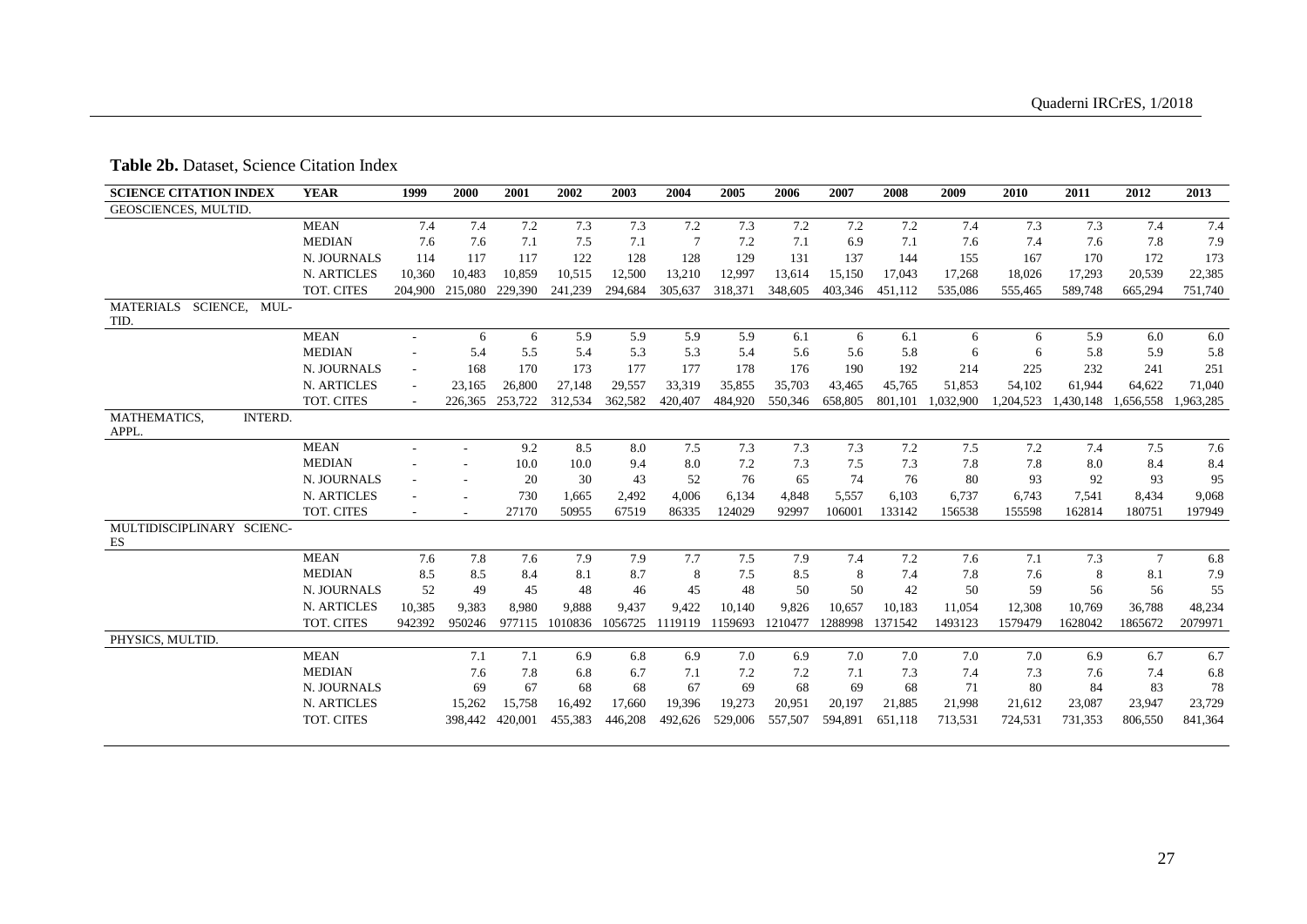## **Table 3.** Dataset, Social Science Citation Index

| <b>SOCIAL SCIENCE CIT. INDEX</b> | YEAR               | 1999   | 2000                     | 2001   | 2002   | 2003    | 2004    | 2005    | 2006    | 2007    | 2008    | 2009    | 2010    | 2011    | 2012    | 2013    |
|----------------------------------|--------------------|--------|--------------------------|--------|--------|---------|---------|---------|---------|---------|---------|---------|---------|---------|---------|---------|
| EDUCATION & EDUCAT. RES.         |                    |        |                          |        |        |         |         |         |         |         |         |         |         |         |         |         |
|                                  | <b>MEAN</b>        | 7.5    | 7.6                      | 7.7    | 7.8    | 7.8     | 7.8     | 7.8     | 7.7     | 7.9     | 7.9     | 8.1     | 7.5     | 7.4     | 7.5     | 7.6     |
|                                  | <b>MEDIAN</b>      | 7.4    | 7.8                      | 7.7    | 7.9    | 7.8     | 7.9     | 8.2     | 8       | 8.2     | 8.4     | 8.6     | 7.6     | 7.5     | 7.6     | 7.7     |
|                                  | N. JOURNALS        | 101    | 96                       | 92     | 93     | 92      | 91      | 98      | 100     | 105     | 113     | 139     | 184     | 206     | 219     | 219     |
|                                  | N. ARTICLES        | 3,221  | 3,146                    | 2,889  | 3,083  | 2,991   | 3,137   | 3,265   | 3,477   | 3,749   | 4,433   | 5,339   | 6,862   | 8,146   | 8,909   | 9,536   |
|                                  | TOT. CITES         | 26,314 | 25,455                   | 25,234 | 30,060 | 28,835  | 32,078  | 33,597  | 40,013  | 45,960  | 62,093  | 87,498  | 99,229  | 109,779 | 129,726 | 148,224 |
| <b>INTERNATIONAL RELATIONS</b>   |                    |        |                          |        |        |         |         |         |         |         |         |         |         |         |         |         |
|                                  | <b>MEAN</b>        | 5.6    | 5.6                      | 5.8    | 6.1    | 6.2     | 5.9     | 6.2     | 6.3     | 6       | 6.1     | 6.9     | 6.2     | 6.3     | 6.6     | 6.9     |
|                                  | <b>MEDIAN</b>      | 5.2    | 5.6                      | 5.4    | 6      | 6.2     | 5.4     | 5.7     | 6.3     | 5.6     | 5.8     | 7.1     | 5.9     | 6.2     | 6.6     | 7.0     |
|                                  | N. JOURNALS        | 52     | 52                       | 52     | 53     | 52      | 54      | 50      | 50      | 51      | 55      | 59      | 78      | 81      | 83      | 82      |
|                                  | N. ARTICLES        | 1,462  | 1,629                    | 1,615  | 1.544  | 1,552   | 1,665   | 1,664   | 1,744   | 1,772   | 1.969   | 2,026   | 2,639   | 2,730   | 2,842   | 3,064   |
|                                  | TOT. CITES         | 10,746 | 12,158                   | 12,780 | 12,966 | 13,537  | 14,588  | 14,817  | 16,595  | 17,442  | 21,750  | 33,434  | 33,733  | 35,586  | 40,021  | 41,780  |
| <b>MANAGEMENT</b>                |                    |        |                          |        |        |         |         |         |         |         |         |         |         |         |         |         |
|                                  | <b>MEAN</b>        | 7.4    | 7.3                      | 7.5    | 7.5    | 7.4     | 7.3     | 7.4     | 7.6     | 7.6     | 7.7     | 8.2     | 7.6     | 7.7     | 7.5     | 7.1     |
|                                  | <b>MEDIAN</b>      | 7.5    | 7.4                      | 7.6    | 7.7    | 7.4     | 7.3     | 7.7     | 7.5     | 7.6     | 7.7     | 8.3     | 7.8     | 7.8     | 7.9     | 7.4     |
|                                  | N. JOURNALS        | 63     | 62                       | 64     | 68     | 70      | 70      | 74      | 82      | 84      | 92      | 114     | 146     | 168     | 174     | 172     |
|                                  | <b>N. ARTICLES</b> | 2,474  | 2,555                    | 2,469  | 2,555  | 2,730   | 2,842   | 3,101   | 3,536   | 3,772   | 4,091   | 4,932   | 5,898   | 7,064   | 7,365   | 7,152   |
|                                  | TOT. CITES         | 46.461 | 53,539                   | 54,958 | 64,479 | 69,329  | 75,386  | 87,417  | 113,334 | 130,095 | 182,477 | 246,835 | 279,688 | 309,457 | 334,835 | 356,261 |
| PSYCHOLOGY, MULTID.              |                    |        |                          |        |        |         |         |         |         |         |         |         |         |         |         |         |
|                                  | <b>MEAN</b>        |        | $\overline{\phantom{a}}$ | 7.4    | 7.5    | 7.5     | 7.6     | 7.8     | 7.9     | 8       | 8.1     | 8       | 7.8     | 8       | 8       | 8.1     |
|                                  | <b>MEDIAN</b>      |        |                          | 7.7    | 7.8    | 7.9     | 7.7     | 8.1     | 7.7     | 7.8     | 8.2     | 8.3     | 8.3     | 8.6     | 8.8     | 8.7     |
|                                  | N. JOURNALS        |        | $\overline{\phantom{a}}$ | 100    | 102    | 101     | 100     | 101     | 99      | 102     | 101     | 112     | 120     | 125     | 126     | 127     |
|                                  | N. ARTICLES        |        |                          | 3,544  | 3,705  | 3,905   | 3,945   | 3,986   | 4,234   | 4,501   | 4,689   | 5.199   | 5,755   | 6,035   | 6,142   | 7,614   |
|                                  | TOT. CITES         |        |                          | 92,583 | 99.819 | 104.149 | 112,246 | 122.244 | 136,866 | 145.693 | 175.944 | 205.528 | 216,785 | 232,098 | 253,429 | 285,621 |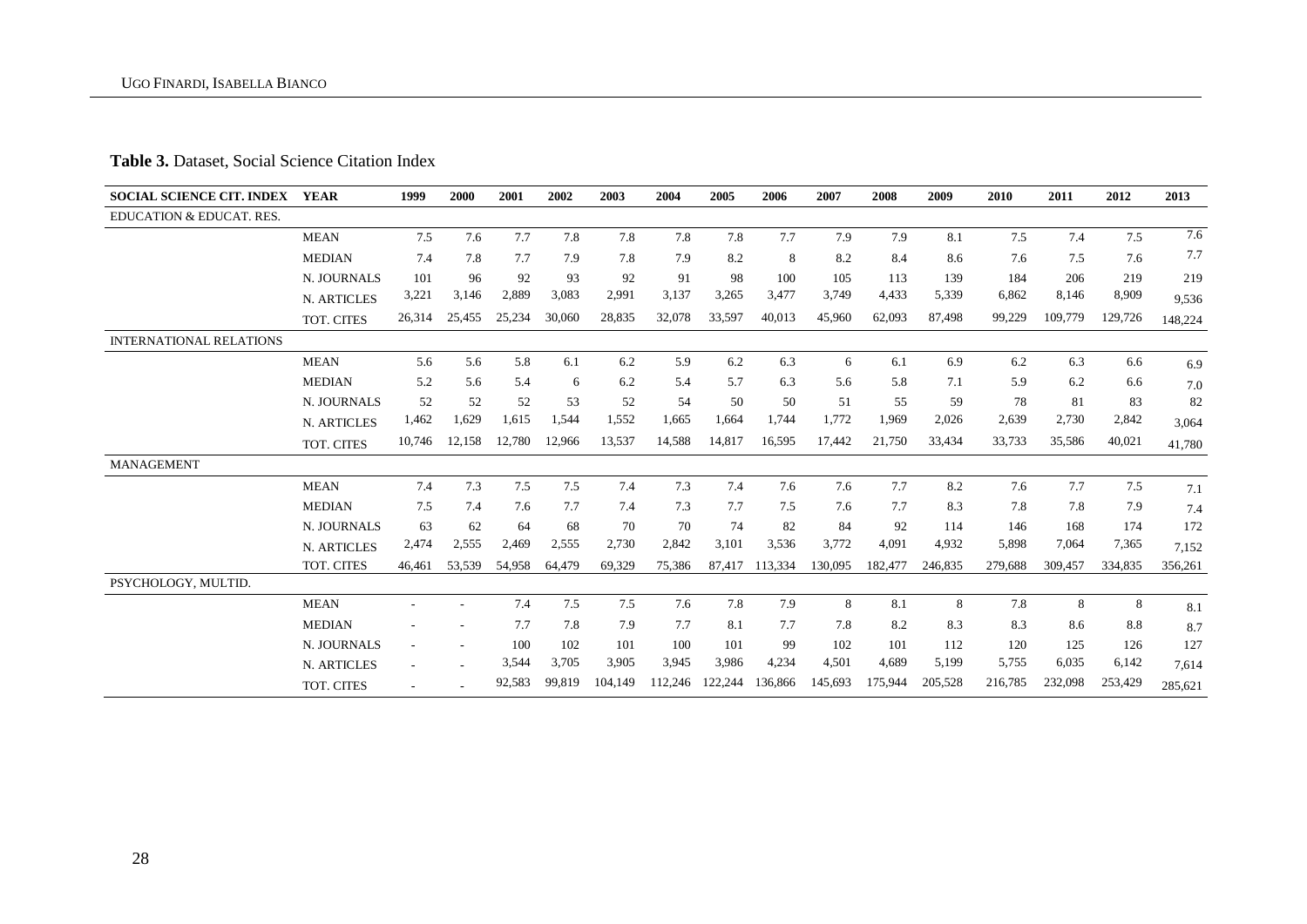|                                                 |         | Mean |                |         | <b>Median</b> |                |
|-------------------------------------------------|---------|------|----------------|---------|---------------|----------------|
| <b>SCIENCE CITATION INDEX</b>                   | a       | b    | $\mathbb{R}^2$ | a       | b             | $\mathbb{R}^2$ |
| AGRICULTURE, MULTIDISCIPLINARY                  | $-0.17$ | 8.70 | 0.91           | $-0.30$ | 9.99          | 0.90           |
| <b>BIOLOGY</b>                                  | $-0.01$ | 7.28 | 0.08           | $-0.01$ | 7.43          | 0.04           |
| CHEMISTRY, MULTIDISCIPLINARY                    | $-0.05$ | 6.56 | 0.58           | $-0.08$ | 6.53          | 0.56           |
| COMPUTERSCIENCE, INTERDISCIPLINARY APPLICATIONS | 0.02    | 5.96 | 0.50           | 0.01    | 5.86          | 0.12           |
| ENGINEERING, MULTIDISCIPLINARY                  | $-0.04$ | 7.04 | 0.63           | $-0.05$ | 6.97          | 0.49           |
| GEOSCIENCES, MULTIDISCIPLINARY                  | 0.01    | 7.25 | 0.10           | 0.02    | 7.16          | 0.12           |
| MATERIALS SCIENCE, MULTIDISCIPLINARY            | 0.01    | 5.92 | 0.17           | 0.05    | 5.23          | 0.73           |
| MATHEMATICS, INTERDISCIPLINARY APPLICATIONS     | $-0.10$ | 8.36 | 0.43           | $-0.13$ | 9.10          | 0.24           |
| MULTIDISCIPLINARY SCIENCES                      | $-0.06$ | 7.98 | 0.62           | $-0.05$ | 8.47          | 0.32           |
| PHYSICS, MULTIDISCIPLINARY                      | $-0.02$ | 7.05 | 0.27           | $-0.01$ | 7.26          | 0.01           |
| <b>SOCIAL SCIENCE CITATION INDEX</b>            |         |      |                |         |               |                |
| EDUCATION & EDUCATIONAL RESEARCH                | 0.00(2) | 7.73 | 0.00           | 0.01    | 7.81          | 0.01           |
| <b>INTERNATIONAL RELATIONS</b>                  | 0.07    | 5.59 | 0.67           | 0.09    | 5.27          | 0.52           |
| <b>MANAGEMENT</b>                               | 0.01    | 7.40 | 0.07           | 0.02    | 7.43          | 0.19           |
| PSYCHOLOGY, MULTIDISCIPLINARY                   | 0.06    | 7.44 | 0.81           | 0.09    | 7.45          | 0.83           |

**Table 3.** Values of linear best fit, equation  $y = ax + b$ : grey shade,  $R^2 > 0.5$ ; italics, angular coefficient  $a < 0$ ; bold, angular coefficient  $a > 0$ .

**Table 3a.** Values of linear best fit, significant values only  $(R^2 > 0.5)$ ; italics, angular coefficient < -0; bold, angular coefficient > 0.

|                                      |         | Mean |                |         | <b>Median</b> |                |
|--------------------------------------|---------|------|----------------|---------|---------------|----------------|
| <b>SCIENCE CITATION INDEX</b>        | a       |      | $\mathbb{R}^2$ | a       |               | $\mathbb{R}^2$ |
| AGRICULTURE, MULTIDISCIPLINARY       | $-0.17$ | 8.70 | 0.91           | $-0.30$ | 9.99          | 0.90           |
| CHEMISTRY, MULTIDISCIPLINARY         | $-0.05$ | 6.56 | 0.58           | $-0.08$ | 6.53          | 0.56           |
| ENGINEERING, MULTIDISCIPLINARY       | $-0.04$ | 7.04 | 0.63           |         |               |                |
| MATERIALS SCIENCE, MULTIDISCIPLINARY |         |      |                | 0.05    | 5.23          | 0.73           |
| MULTIDISCIPLINARY SCIENCES           | $-0.06$ | 7.98 | 0.62           |         |               |                |
| <b>SOCIAL SCIENCE CITATION INDEX</b> |         |      |                |         |               |                |
| <b>INTERNATIONAL RELATIONS</b>       | 0.07    | 5.59 | 0.67           | 0.09    | 5.27          | 0.52           |
| PSYCHOLOGY, MULTIDISCIPLINARY        | 0.06    | 7.44 | 0.81           | 0.09    | 7.45          | 0.83           |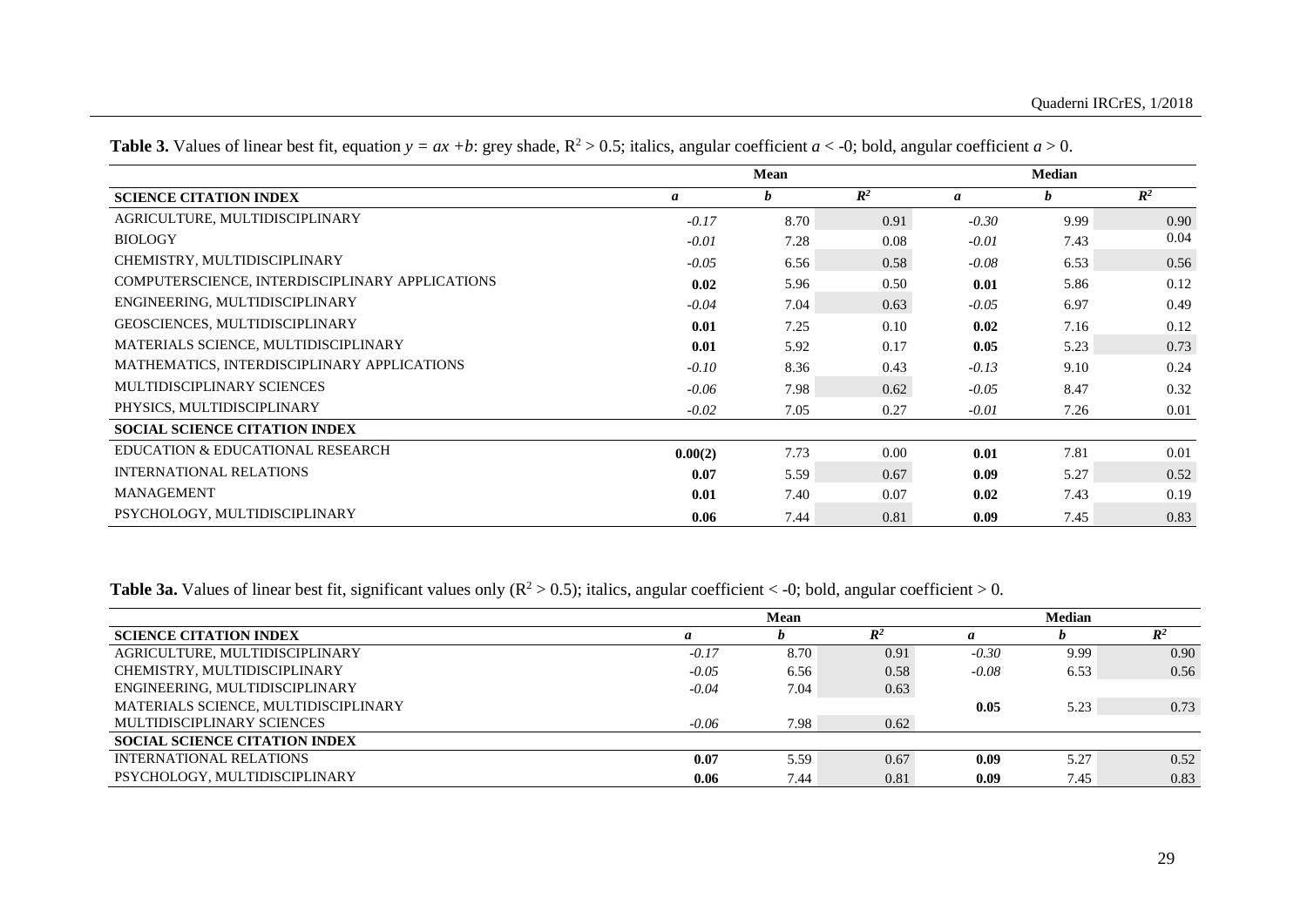|                                                  |                 | <b>MEAN</b> |                | <b>MEDIAN</b> |                |
|--------------------------------------------------|-----------------|-------------|----------------|---------------|----------------|
|                                                  | Deg. of freedom | Rho         | <b>P-value</b> | <b>Rho</b>    | <b>P-value</b> |
| <b>SCIENCE CITATION INDEX</b>                    |                 |             |                |               |                |
| AGRICULTURE, MULTIDISCIPLINARY                   | 12              | $-0.9560$   | 0.0000         | $-0.9560$     | 0.0000         |
| <b>BIOLOGY</b>                                   | 13              | $-0.2163$   | 0.4388         | $-0.2042$     | 0.4655         |
| CHEMISTRY, MULTIDISCIPLINARY                     | 12              | $-0.7319$   | 0.0029         | $-0.7823$     | 0.0009         |
| COMPUTER SCIENCE, INTERDISCIPLINARY APPLICATIONS | 13              | 0.6286      | 0.0121         | 0.3062        | 0.2670         |
| ENGINEERING, MULTIDISCIPLINARY                   | 12              | $-0.7802$   | 0.0010         | $-0.6998$     | 0.0053         |
| <b>GEOSCIENCES, MULTIDISCIPLINARY</b>            | 13              | 0.3000      | 0.2773         | 0.3382        | 0.2176         |
| MATERIALS SCIENCE, MULTIDISCIPLINARY             | 12              | 0.4967      | 0.0708         | 0.8244        | 0.0003         |
| MATHEMATICS, INTERDISCIPLINARY APPLICATIONS      | 11              | $-0.0273$   | 0.9295         | 0.2283        | 0.4531         |
| MULTIDISCIPLINARY SCIENCES                       | 13              | $-0.7554$   | 0.0011         | -0.5869       | 0.0215         |
| PHYSICS, MULTIDISCIPLINARY                       | 12              | $-0.2747$   | 0.3418         | 0.1919        | 0.5111         |
| <b>SOCIAL SCIENCE CITATION INDEX</b>             |                 |             |                |               |                |
| EDUCATION & EDUCATIONAL RESEARCH                 | 13              | $-0.0429$   | 0.8795         | $-0.0125$     | 0.9646         |
| INTERNATIONAL RELATIONS                          | 13              | 0.8214      | 0.0002         | 0.7126        | 0.0029         |
| <b>MANAGEMENT</b>                                | 13              | 0.4286      | 0.1110         | 0.4466        | 0.0951         |
| PSYCHOLOGY, MULTIDISCIPLINARY                    |                 | 0.7727      | 0.0020         | 0.8617        | 0.0002         |

**Table 4.** Values of Spearman's *ρ*: grey shade,  $P < 0.05$ ; italics,  $\rho < -0$ ; bold,  $\rho > 0$ .

**Table 4a**. Values of Spearman's *ρ*, significant values only ( $P < 0.05$ ); italics,  $\rho < -0$ ; bold,  $\rho > 0$ .

|                                                  |                 | <b>MEAN</b> |                | <b>MEDIAN</b> |                |  |
|--------------------------------------------------|-----------------|-------------|----------------|---------------|----------------|--|
|                                                  | Deg. of freedom | Rho         | <b>P-value</b> | Rho           | <b>P-value</b> |  |
| <b>SCIENCE CITATION INDEX</b>                    |                 |             |                |               |                |  |
| AGRICULTURE, MULTIDISCIPLINARY                   | 12              | $-0.9560$   | 0.0000         | $-0.9560$     | 0.0000         |  |
| CHEMISTRY, MULTIDISCIPLINARY                     | 12              | $-0.7319$   | 0.0029         | $-0.7823$     | 0.0009         |  |
| COMPUTER SCIENCE, INTERDISCIPLINARY APPLICATIONS | 13              | 0.6286      | 0.0121         |               |                |  |
| ENGINEERING, MULTIDISCIPLINARY                   | 12              | $-0.7802$   | 0.0010         | -0.6998       | 0.0053         |  |
| MATERIALS SCIENCE, MULTIDISCIPLINARY             | 12              |             |                | 0.8244        | 0.0003         |  |
| MULTIDISCIPLINARY SCIENCES                       | 13              | $-0.7554$   | 0.0011         | -0.5869       | 0.0215         |  |
| <b>SOCIAL SCIENCE CITATION INDEX</b>             |                 |             |                |               |                |  |
| <b>INTERNATIONAL RELATIONS</b>                   | 13              | 0.8214      | 0.0002         | 0.7126        | 0.0029         |  |
| PSYCHOLOGY, MULTIDISCIPLINARY                    | 11              | 0.7727      | 0.0020         | 0.8617        | 0.0002         |  |